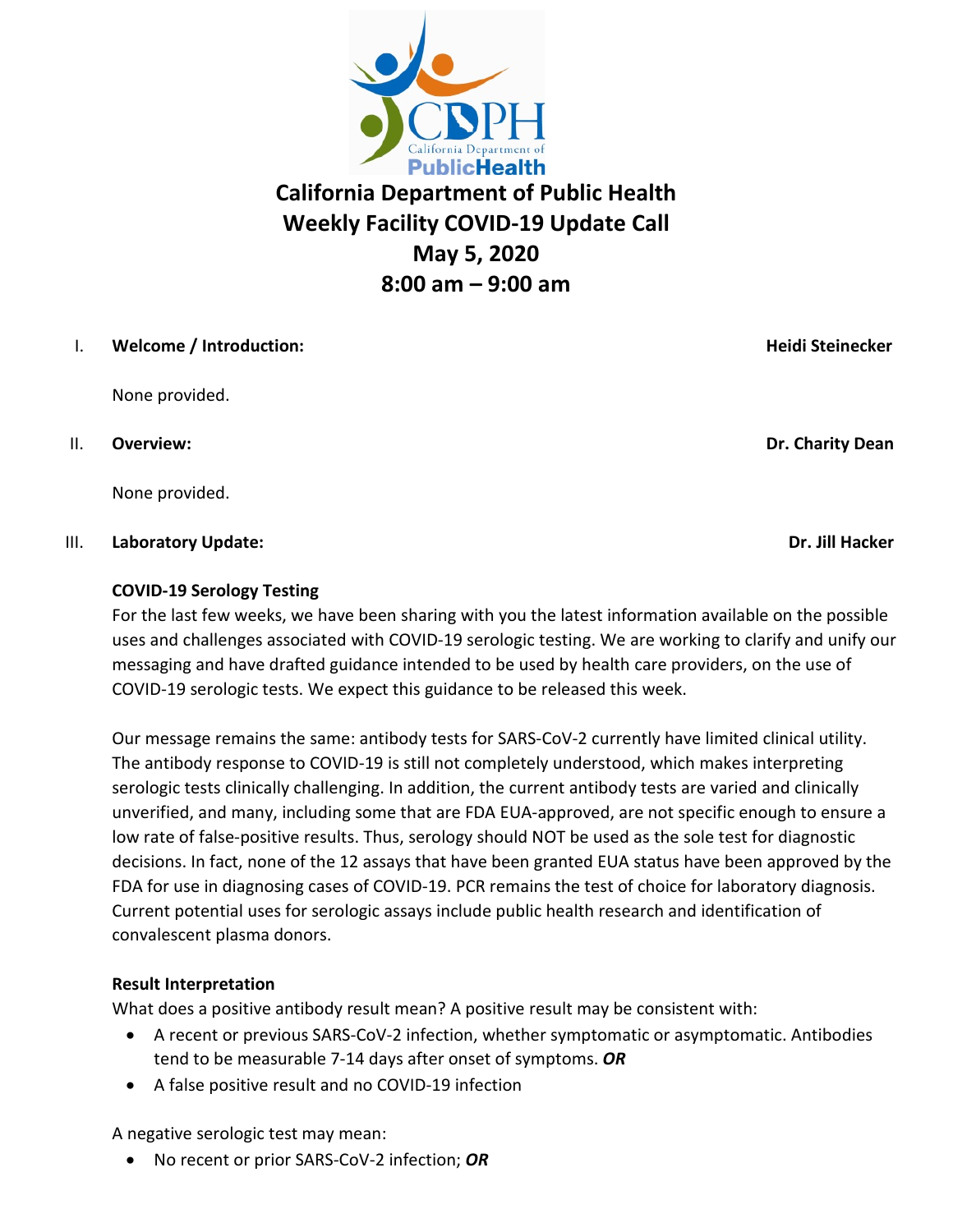- Early SARS-CoV-2 infection, after exposure but prior to the development of antibodies; *OR*
- False negative results after true COVID-19 infection

Unfortunately, we do not yet have answers to questions such as:

- Who is immune to COVID-19?
- Can someone who was infected be re-infected with COVID-19?
- And, can people with antibodies return to work?

For more information on COVID-19 serology, visit these websites: IDSA: [https://www.idsociety.org/globalassets/idsa/public-health/covid-19/idsa-covid-19-antibody](https://www.idsociety.org/globalassets/idsa/public-health/covid-19/idsa-covid-19-antibody-testing-primer.pdf)[testing-primer.pdf](https://www.idsociety.org/globalassets/idsa/public-health/covid-19/idsa-covid-19-antibody-testing-primer.pdf)  FDA: [https://www.fda.gov/medical-devices/emergency-situations-medical-devices/emergency-use](https://www.fda.gov/medical-devices/emergency-situations-medical-devices/emergency-use-authorizations)[authorizations](https://www.fda.gov/medical-devices/emergency-situations-medical-devices/emergency-use-authorizations) CDC:<https://www.cdc.gov/coronavirus/2019-ncov/covid-data/serology-surveillance/index.html>

### IV. **Healthcare-Associated Infections: Example 20 and 20 and 20 and 20 and 20 and 20 and 20 and 20 and 20 and 20 and 20 and 20 and 20 and 20 and 20 and 20 and 20 and 20 and 20 and 20 and 20 and 20 and 20 and 20 and 20 an**

1. CDC updated their criteria for discontinuation of isolation and return to work for infected healthcare personnel. They changed the name of the 'non-test-based strategy' to the 'symptom-based strategy' for those with symptoms and created a 'time-based strategy' for those without symptoms, and updated these to extend the duration of Transmission-Based Precautions (or work exclusion for infected HCP) to at least 10 days since symptoms first appeared (or from the date of the positive COVID-19 diagnostic test, for asymptomatic individuals) instead of 7 days from symptoms onset; for symptomatic individuals, the time period must still include 72 hours afebrile without antipyretics and improving symptoms. CDC indicated this is based on evidence of culturable virus up to, but not beyond, 9 days from symptoms onset, and also acknowledge that detecting viral RNA via PCR does not necessarily mean that infectious virus is present. They continue to include the test-based strategy as an option, but it is no longer a "preferred" strategy.

### V. Sample Collection Supplies: **Robin Christensen Robin Christensen**

Our forecast this week shows that we should be receiving about a half million swabs. In the month of May, if all deliveries go as planned, we hope to see about 10 M swabs in our warehouse.

We want to get these supplies to the front lines as quickly as possible to increase testing and support testing taskforce goals. Facilities may request supplies through their MHOAC.

Swabs on order are nasopharyngeal. We have viral transport media (VTM) available as well, though in lesser quantities than swabs. We have distributed supplies to 47 of the 58 operating areas to date and want to see that increase to all operating areas.

As always, forecasted supplies are contingent upon deliveries occurring as scheduled.

#### VI. **Question and Answer**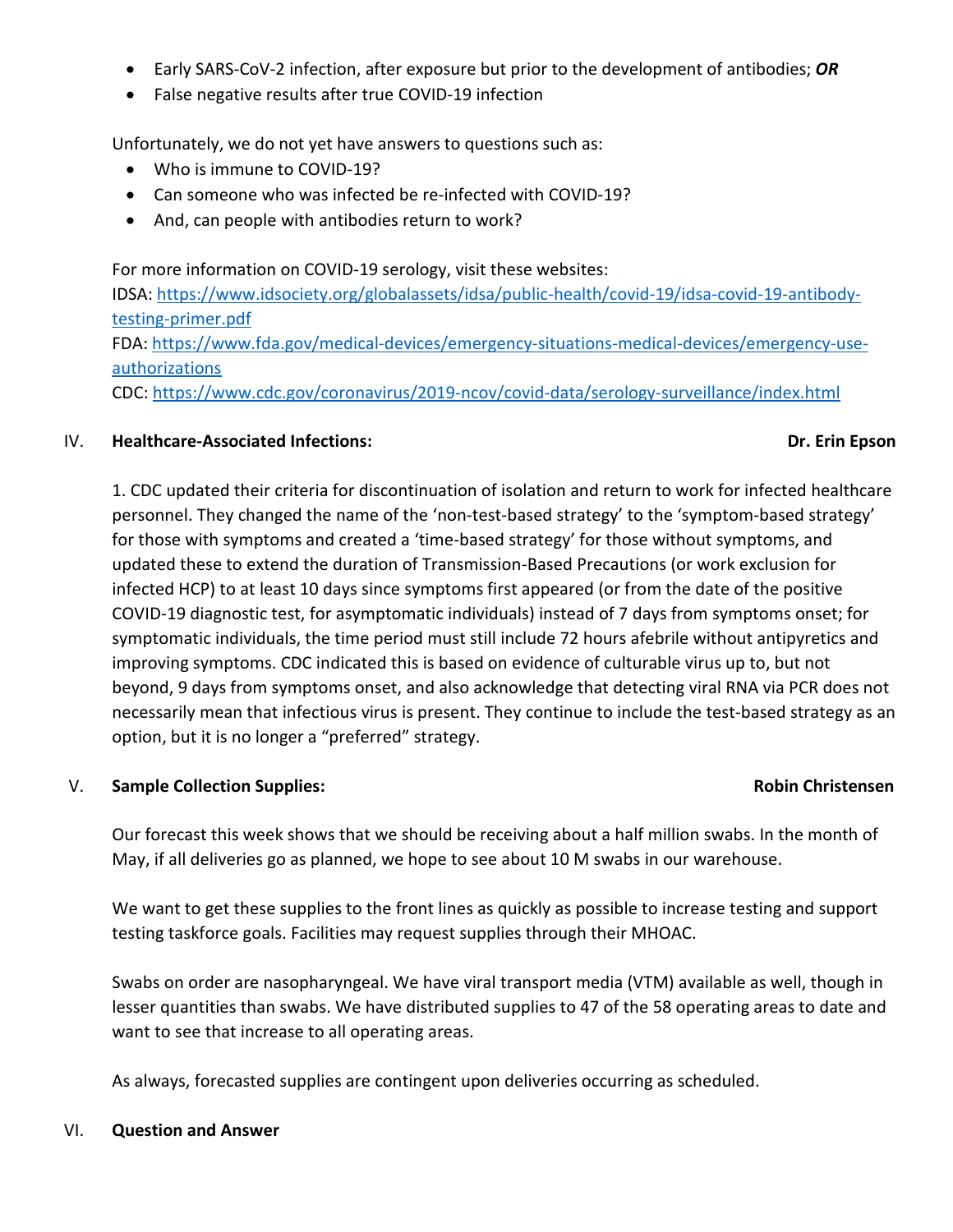**Q:** Is a fit-test still required for N95 masks when switching a respirator style? **A:** Fit-testing is required for the initial use of a respirator.

**Q:** Should a face mask be used over a N95 mask to protect the respirator?

**A:** The use of a face mask directly over the respirator is not preferred. The preferred method for protecting that respirator would be a face shield.

**Q:** Does Abbott ID NOW replace traditional PCR testing?

**A:** We recommend using the Abbott ID NOW for symptomatic patients. For asymptomatic patients, we recommend traditional PCR testing.

**Q:** If we have an infected healthcare worker who potentially exposed other healthcare personnel, do the potentially exposed workers need to isolate for 14 days?

**A:** At this time, no, we have moved away from work exclusion for potentially exposed healthcare personnel. We have moved towards a strategy of those potentially exposed healthcare personnel to continue to work with source control, monitoring their symptoms, and of course, testing and exclusion if they do develop symptoms.

**Q:** We have been following a 2-hour window for swabbing and getting into the testing machine for Abbott ID NOW, is that not correct?

**A:** You are allowed a two-hour window for collecting the sample and putting it in the machine.

**Q:** Are there any studies on herd immunity in California?

**A:** We do not have herd immunity in our state since we have been sheltering-in-place. Some studies illustrate 5% of the population in Santa Clara have antibodies, and possibly more in Los Angeles, but it will not look the same across the state. There are more studies are ongoing on this topic.

**Q:** How are those that are uninsured able to get testing covered?

**A:** We are unaware of any insurance company not accepting tests for COVID-19. For those that are uninsured, there are OptumServe sites. The State will cover the cost at those sites for testing. If you come across anyone that is having trouble getting testing covered, please email Testing.TaskForce@state.ca.gov.

**Q:** For facilities doing both contact tracing and risk assessments for both patients and healthcare personnel, do you still suggest looking at beginning 48 hours before onset of symptoms? And if asymptomatic, do you suggest looking at the time period of 48 hours before testing? **A:** If you are in a region that is not heavily impacted that you can still do contract tracing to identify potential exposed healthcare personnel and patients, I do think it would make sense to extend the look back to identify potentially exposed healthcare personnel and patients.

**Q:** Earlier in the call, you stated to use a face shield to protect a respirator, not a face mask directly overlying it. Where did this come from?

**A:** CDC still recommends using a face mask; however, Cal OSHA recommends using a face shield to better protect the respirators.